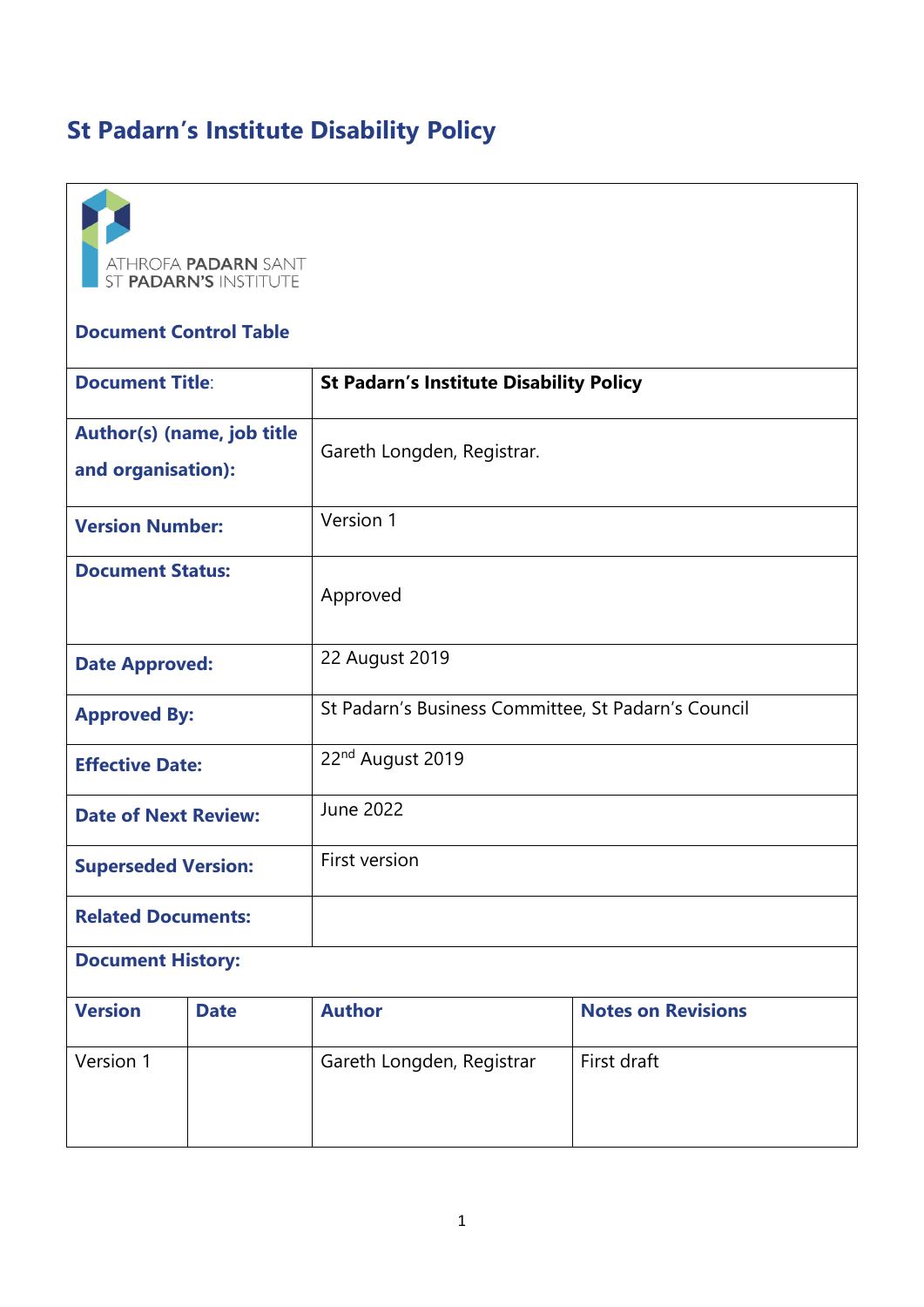# **St Padarn's Institute Disability Policy**

# **1. Contents of Policy**

- 1. Contents of Policy
- 2. Introduction
- 3. Definition of Disability
- 4. Principles
- 5. Disclosure and Confidentiality
- 6. Reasonable Adjustments
- 7. Disabled Student's Allowance
- 8. Learning Support Advisor
- 9. Learners Registered with Accrediting Universities
- 10. Policy Approval and Review

### **2. Introduction**

St Padarn's is committed to ensuring that disability does not provide a barrier to full participation in learning and teaching, facilities, and services for existing and prospective learners.

St Padarn's supports an approach that requires a pro-active consideration of access to learning, teaching, services and facilities to ensure adjustments are made in advance of individuals with disabilities attempting to study or use the services and facilities.

The Institute is committed to addressing the barriers to inclusion (structural, cultural, organisational and attitudinal) and takes as its starting point the premise that accessible and appropriate provision is not 'additional' but a core element of our overall mission and work.

This Policy applies to all disabled learners regardless of nationality, fee status, programme of study, or place of residence.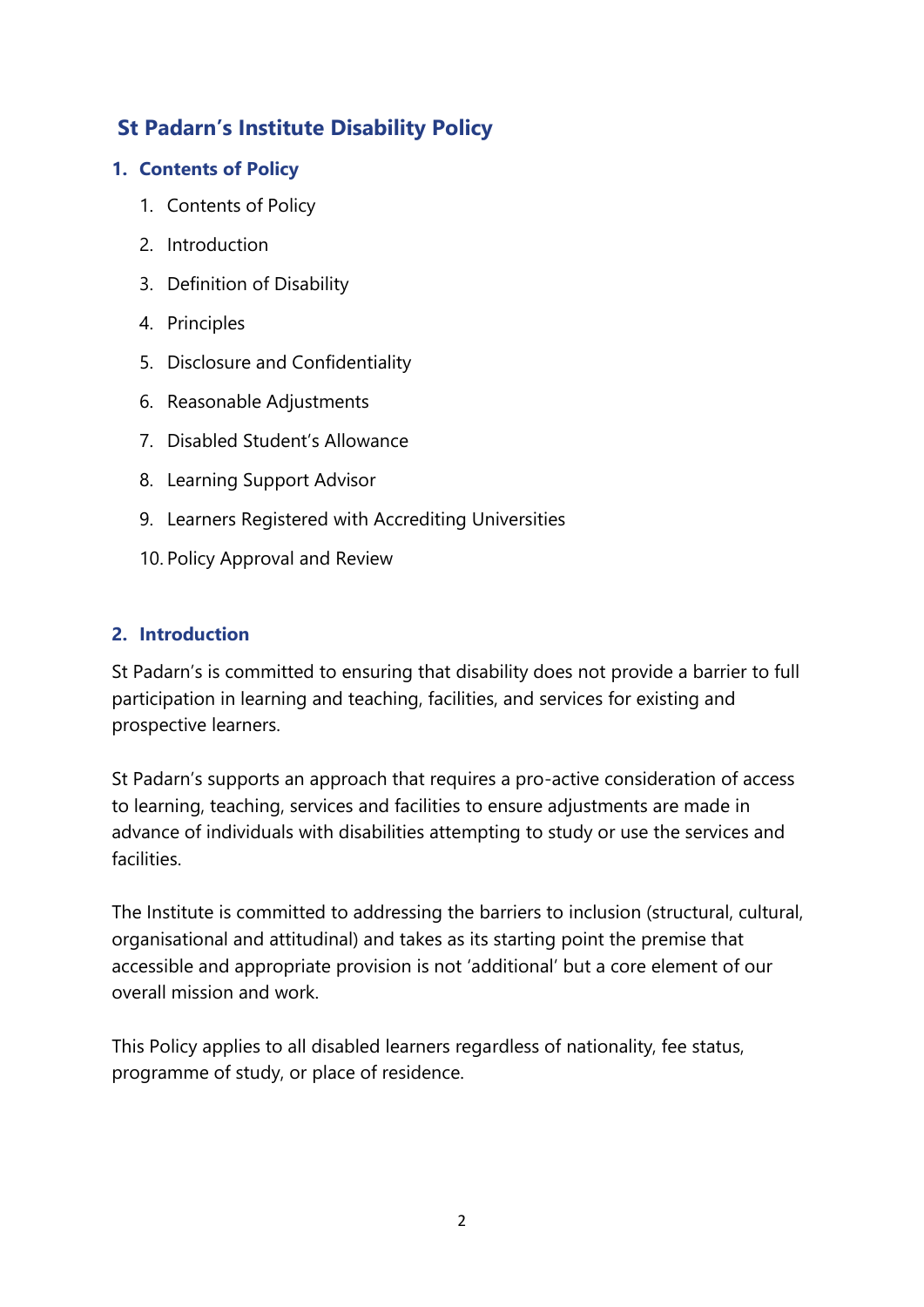# **3. Definition of Disability**

A person has a disability if he or she has a physical or mental impairment that has a substantial and long-term adverse effect on his or her ability to carry out normal day-to-day activities (Equality Act 2010). Long-term means it has lasted for at least 12 months, it is likely to last at least 12 months, or it is likely to last for the rest of the life of the person. Disability covers a wide range of physical and mental impairments, including physical and mobility difficulties, hearing impairments, visual impairments, specific learning difficulties including dyslexia, medical conditions and mental health problems.

# **4. Principles**

- St Padarn's will ensure that in all policies, procedures, functions, and activities consideration is given to the means of enabling disabled students' full participation in all aspects of the academic and social life of the institution.
- St Padarn's publicity, programme details and general information will be accessible to people with disabilities.
- St Padarn's will work in partnership with disabled learners to ensure that reasonable adjustments are made, enabling disabled students to meet their full potential.
- St Padarn's will ensure that the requirements of disabled students are considered during programme validation and review and that appropriate amendments are made. Programme specifications that raise barriers to access by disabled people will be reconsidered and reasonable adjustments made to minimise such barriers.
- Learners are responsible for requesting any review of implemented reasonable adjustments, if such adjustments are not proving to be effective in meeting their entitlements.

# **5. Disclosure and Confidentiality**

The decision of whether or not to disclose a disability and the timing of any disclosure belongs entirely to the individual learner. However, if opportunities have been given to disclose a disability and an individual decides not to then St Padarn's will not be able to offer them individual support or adjustments.

St Padarn's cannot be held liable for not implementing reasonable adjustments retrospectively (i.e. prior to disclosure of disability).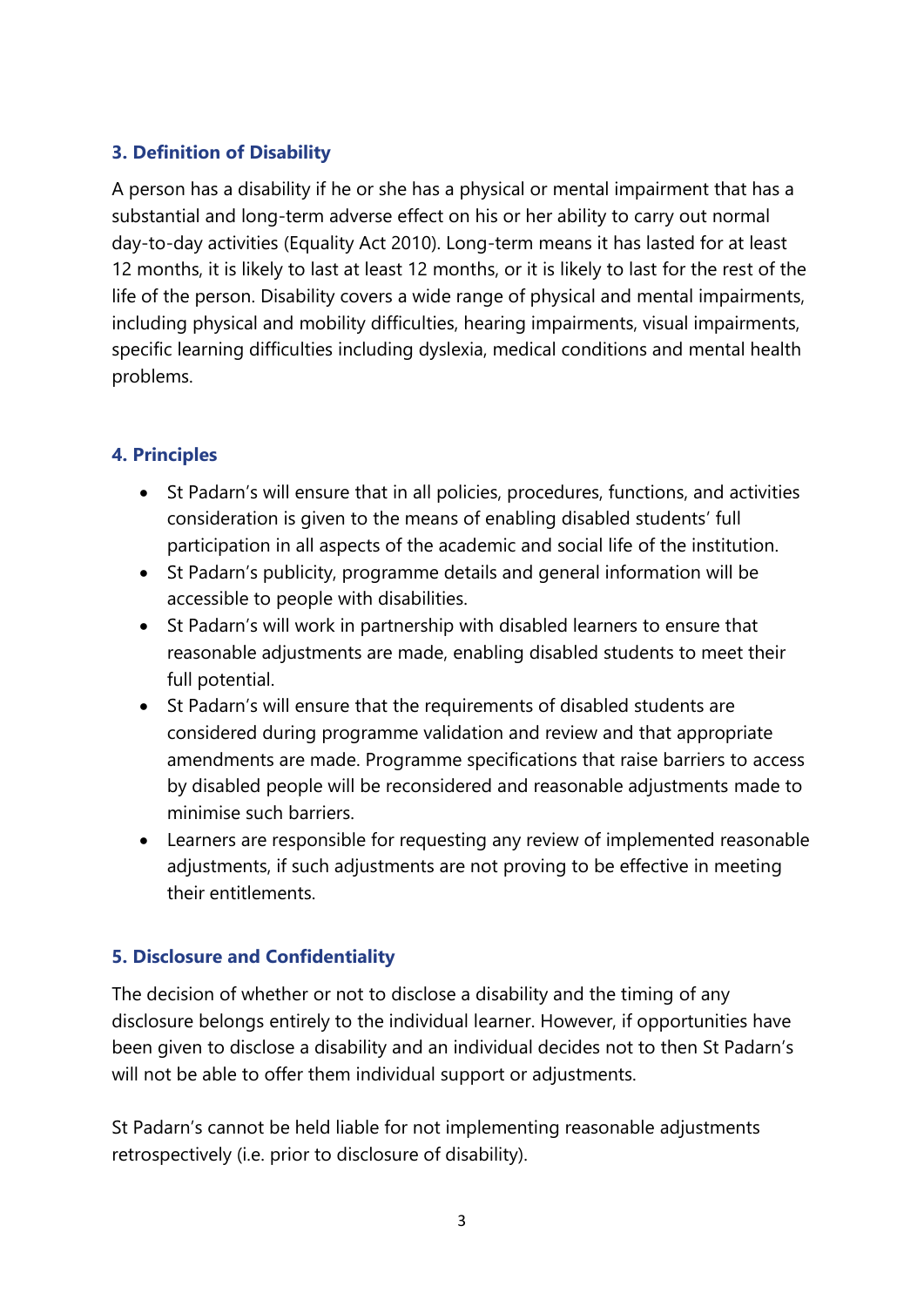St Padarn's will manage the process of information sharing and will treat all personal data in accordance with the Data Protection Act 1998 (and subsequent legislation which may replace this); access to disability-related information will be provided on a need to know basis only, in order for reasonable adjustments to be implemented.

Where a student is on a placement as part of their training relevant information may be shared, with the consent of the learner, to ensure reasonable adjustments will be provided to ensure no disadvantage is experienced by the learner.

### **6. Reasonable Adjustments**

- St Padarn's seeks to increase the inclusivity of learning and teaching to optimise the learning experience for all, however, it is recognised that this does not negate the need for reasonable adjustments. Where a disabled learner may be placed at a substantial disadvantage St Padarn's is required to make a reasonable adjustment, which is defined as a decision taken by the Institute to allow students non-standard arrangements. Adjustments may include specific examination arrangements, provision of additional support for learning, adjustments to assessment practices, and to accommodation arrangements. Adjustments will be made within the parameters of the following factors:
- The nature of the learner's circumstances and needs following consultation with the learner and examination of available evidence and relevant assessments
- The nature of the academic programme of study
- The likely effectiveness of the adjustment in removing the disadvantage
- The practicality of the adjustment, taking account of:
	- i. Disruption,
	- ii. Health and safety issues,
	- iii. The reasonable expectations of others and external factors (for example, factors in relation to placements)
	- iv. The costs, including the availability of external funding sources to assist in the adjustment
	- v. Legal precedent
	- vi. The possibility of using inclusive measures, which is our preferred method of ensuring accessibility, rather than a reasonable adjustment.
	- vii. If learners require adjustments to be made in a placement area, the placement provider will be responsible for assessing the feasibility of these being provided during the learner's period of placement.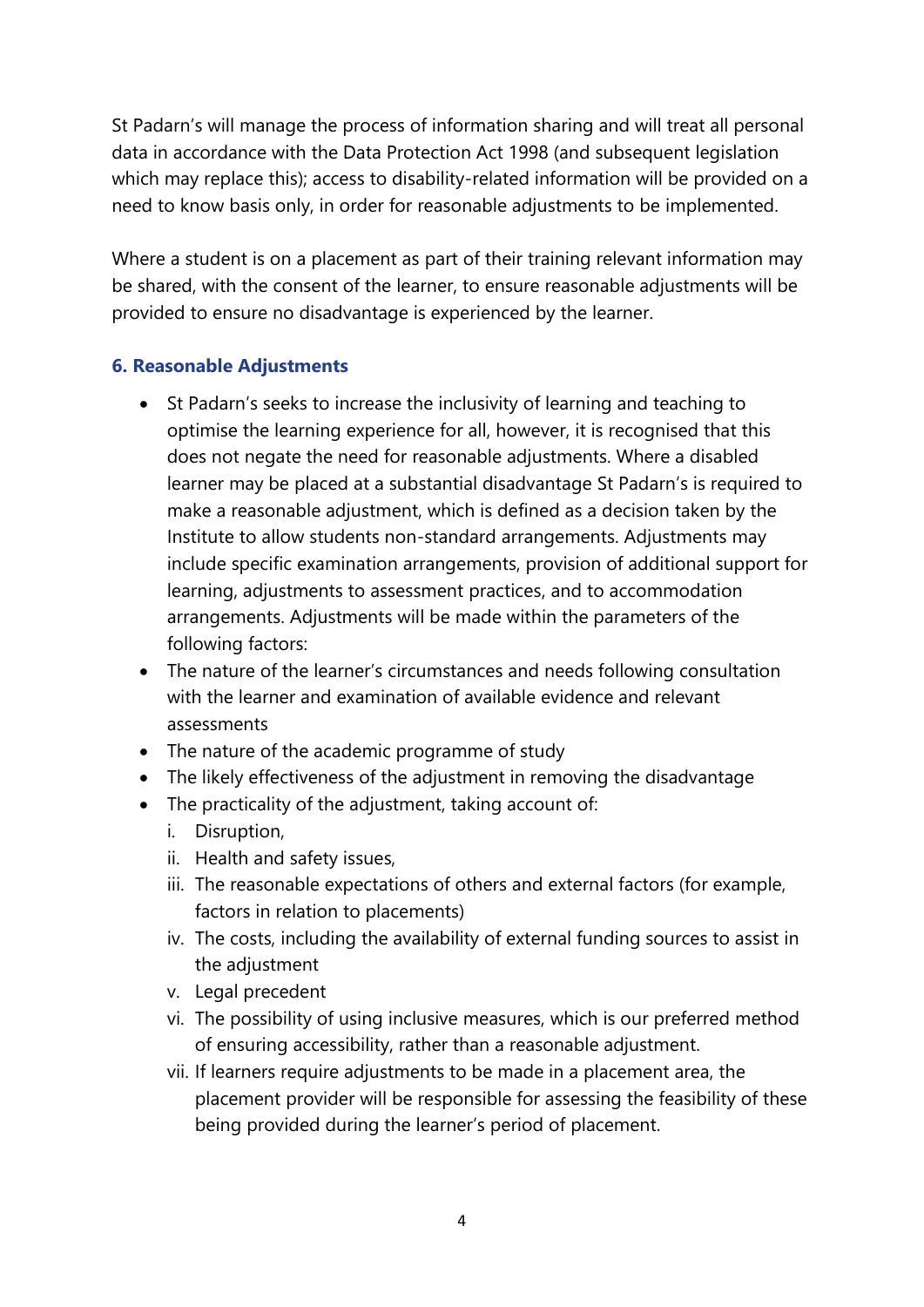#### **7. Disabled Students Allowance**

Disabled Students' Allowances (DSAs) are a Government grant available to eligible disabled learners on some higher education courses in the UK, to help with extra course costs they may incur by attending their course, as a direct result of their disability. The allowances can help to pay for a non-medical personal helper, items of specialist equipment, assistive software, travel and other course-related costs. The allowance is neither means-tested nor repayable. DSAs are not available to all students, but are subject to eligibility criteria, which are stated on the Gov.uk website at: <https://www.gov.uk/disabled-students-allowances-dsas/overview>

A disabled applicant may be offered a place at St Padarn's, but that offer is not a guarantee of eligibility to receive DSAs.

#### **8. Learning Support Advisor**

The Learning Support Advisor is a member of St Padarn's staff with the responsibility to support students with disabilities to reach their academic potential. The Learning Support Advisor will seek to ensure that all learners experience equality of opportunity during their studies with St Padarns. Where possible inclusive practices may make individual support unnecessary but where barriers resulting from disability still remain the learner will be offered reasonable adjustments.

St Padarn's primary method of ensuring accessibility is by developing and embedding inclusive teaching and learning practices however it is recognised that the need for some individual adjustments remains.

#### **9. Learners Registered with Accrediting Universities**

Learners who are registered with accrediting universities with which St Padarn's has a formal agreement may also be able to access support from the university. In such cases learners are encouraged to contact the Learning Support Advisor who will be able to signpost learners to that University's Support Services.

#### **10. Policy Approval and Review**

- This policy as well as all other policies, procedure, and guidance documents relating to learners studying at St Padarn's, will be available to all, monitored regularly and reviewed and evaluated periodically.
- The Learning Support Advisor and the Director of Operations have overall